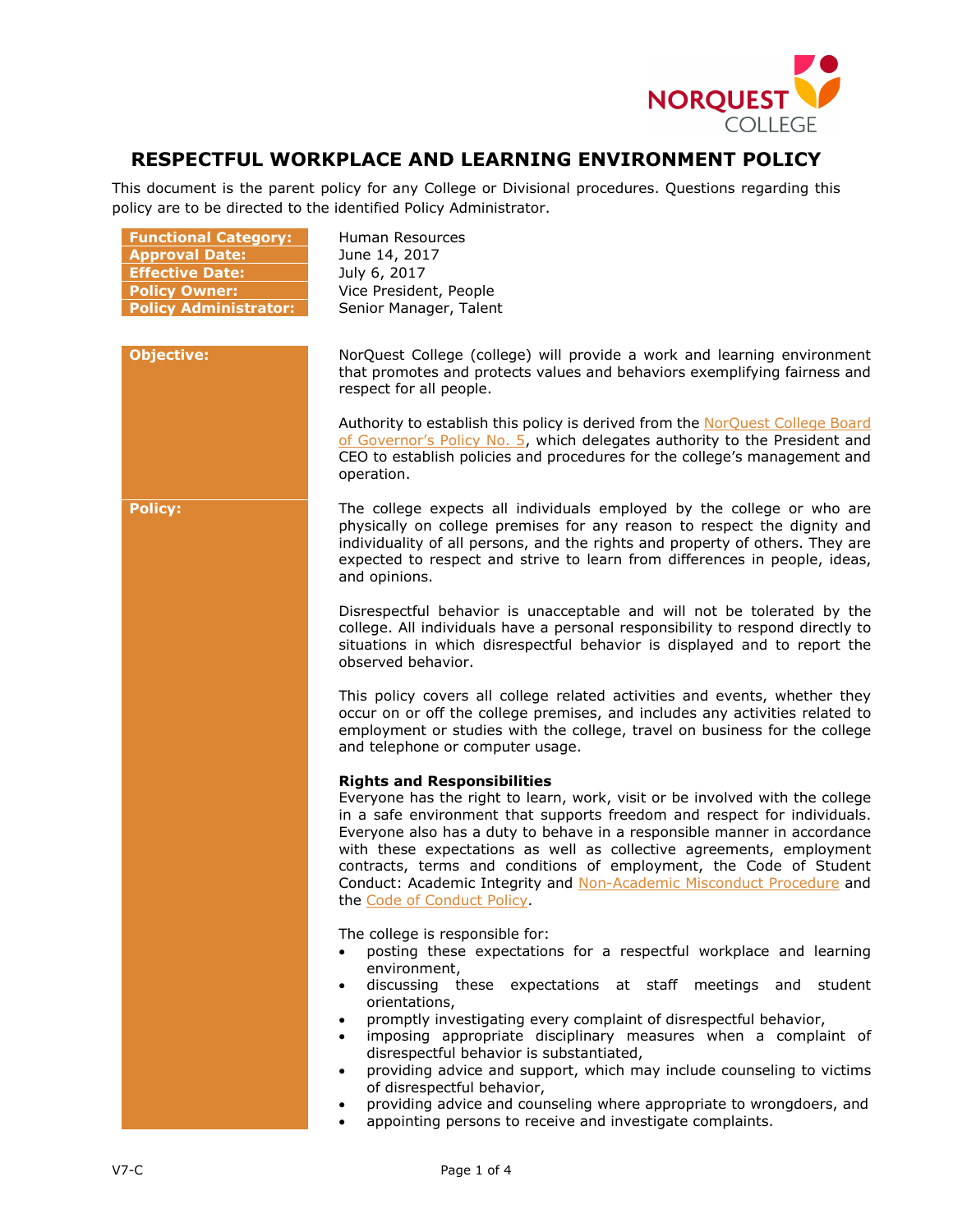

**Definitions: Bullying**: is considered a form of harassment and will not be tolerated. Bullying should not be confused with direct management styles – it is negative and persistent abuse. Bullying is defined as repeated, persistent, continuous behavior as opposed to a single negative act and is generally associated with a power imbalance between the victim and the perpetrator. Workplace bullying is a repeated pattern of behavior intended to intimidate, offend, degrade, or humiliate a particular person or group. Bullying includes:

- Social isolation
- Creating and/or spreading rumors
- Personal attack of a person's personal life and/or personal attributes
- Excessive or unjustified criticism
- Over-monitoring of work
- Verbal aggression
- Withholding information
- Trivial fault finding
- Replacing proper work with demeaning jobs
- Setting unrealistic goals or deadlines

The above list is biased towards the working environment and working relationships but many apply in the learning environment as well.

**Disrespectful behavior**: means behavior that fails to respect the dignity and individuality of others including discrimination, harassment, bullying, putting down, yelling and sexual harassment.

**Discrimination**: is an action or behavior that results in unfavorable, adverse treatment or preferential treatment related to prohibited grounds. Examples of discrimination include (but are not limited to): refusal to provide goods, services or facilities; exclusion from employment or employment benefits; refusal to work with, teach or study with someone; or failure to provide physical access.

**Employee**: includes a person who is engaged by NorQuest College to perform a service in accordance with existing terms and conditions of employment, employment contracts and/or collective agreements.

**Harassment**: Means any single incident or repeated incidents of objectionable or unwelcome conduct, comment, bullying or action by a person that the person knows or ought reasonably to know will or would cause offence or humiliation to a worker, or adversely affects the worker's health and safety. This may include (i) conduct, comment, bullying or action because of race, religious beliefs, colour, physical disability, mental disability, age, ancestry, place of origin, marital status, source of income, family status, gender, gender identity, gender expression and sexual orientation, and (ii) a sexual solicitation or advance, but excludes any reasonable conduct of an employer or supervisor in respect of the management of workers or a work site."

Harassment can occur between peers, students, student to faculty, faculty to student, persons in position of power, and between other individuals. Examples of harassment include (but are not limited to): gestures; remarks; jokes; taunting; innuendo; display of offensive materials; offensive graffiti; threats; verbal or physical assault; unwarranted imposition of academic penalties; hazing; stalking; shunning or exclusion.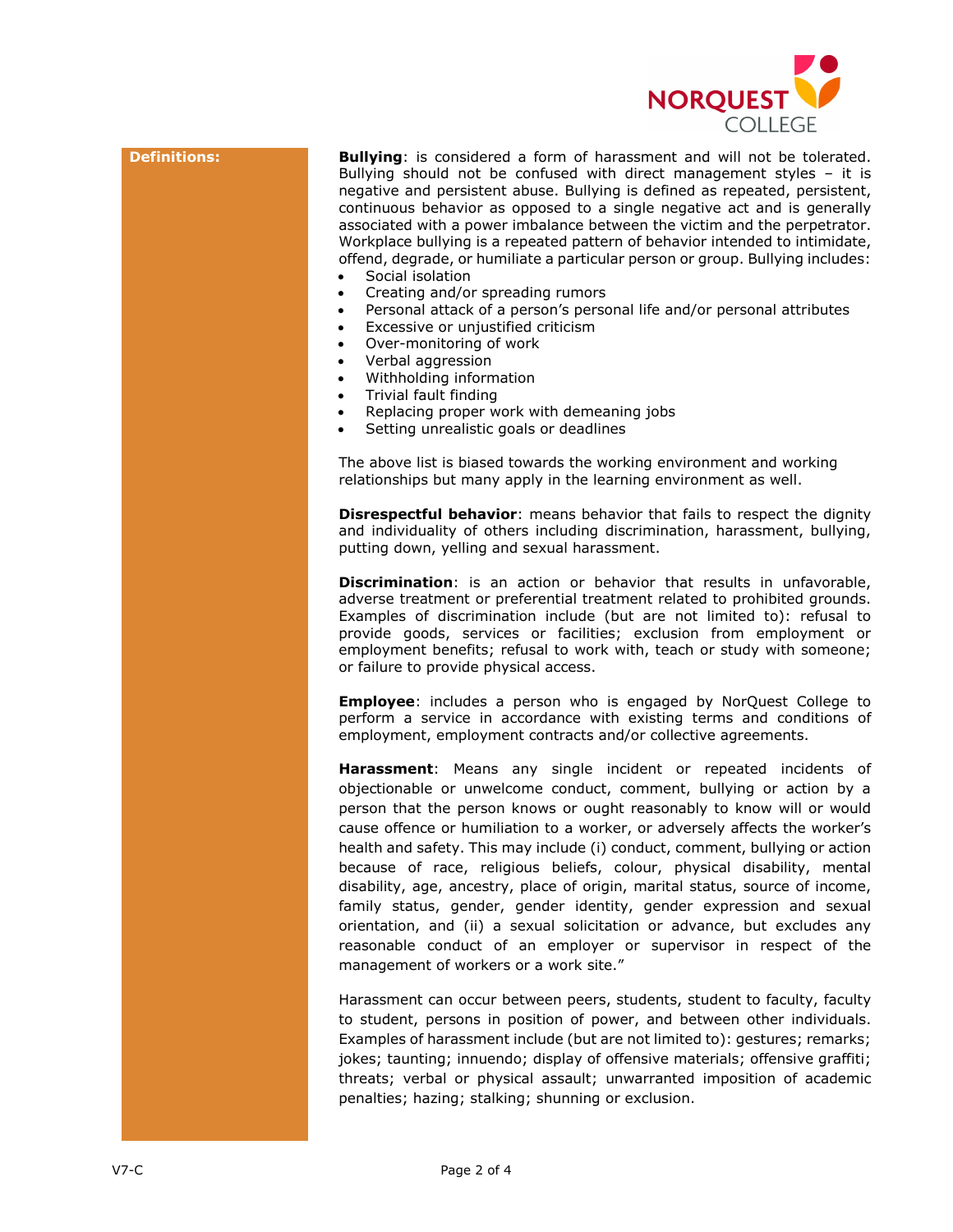

**Prohibited grounds**: are those grounds protected by human rights legislation, and in particular:

- race,
- religious beliefs,
- color,
- gender (including pregnancy),
- physical disability,
- mental disability,
- age,
- ancestry,
- place of origin,
- marital status,
- source of income,
- family status,
- sexual orientation,
- ethnic origin (culture, language, dialect, accent or custom),
- citizenship,
- creed, and
- further and other grounds as added to the legislation.

**Sexual harassment**: unwelcome sexual advances, requests for sexual favors, or other verbal or physical conduct of a sexual nature. Incidents of sexual harassment include but are not limited to, situations in which:

- such conduct has the purpose or effect of interfering with a student's academic performance or an employee's work performance, or creating an intimidating, hostile, or offensive learning or working environment;
- submission to such conduct is made either explicitly or implicitly a term or condition of employment, or of the teaching and learning process; or;
- submission to or rejection of such conduct is used in employment or academic decisions affecting that employee or student.

Examples of sexual harassment include, but are not limited to, comments or conduct of a sexual nature, such as leering, "dirty" jokes, gestures, pictures, pornographic materials, comments, suggestions, innuendos, requests or demands of a sexual nature. It can occur through the use of technology as well as in person. The behavior need not be intentional in order to be considered sexual harassment.

Sexual violence: a broad term that describes any violence, physical or psychological, carried out through sexual means or by targeting sexuality. This violence takes different forms including sexual abuse, stalking, sexual harassment and sexual assault.

- **Related NorQuest College Information:**
- [Academic Misconduct Procedure](https://www.norquest.ca/about-us/policies-procedures/academic/student-judicial-affairs-policy/academic-misconduct-procedure.aspx)
- Code of Conduct Policy
- Code of Conduct & Respectful Workplace & Learning Environment [Complaints & Investigation Procedure](https://www.norquest.ca/about-us/policies-procedures/human-resources/code-of-conduct-policy/code-of-conduct-respectful-workplace-learning.aspx)
- [Non-Academic Misconduct Procedure](https://www.norquest.ca/about-us/policies-procedures/academic/student-judicial-affairs-policy/non-academic-misconduct-procedure.aspx)
- [NorQuest College Vision, Mission & Values](http://www.norquest.ca/about-us/vision,-mission-values.aspx)
- [Safe Disclosure Policy](https://www.norquest.ca/about-us/policies-procedures/human-resources/safe-disclosure-policy.aspx)
- [Safe Disclosure Procedure](https://www.norquest.ca/about-us/policies-procedures/human-resources/safe-disclosure-policy/safe-disclosure-procedure.aspx)
- **[Sexual Violence Policy](https://www.norquest.ca/about-us/policies-procedures/operations/sexual-violence-policy.aspx)**

**Related External Information: Next Review Date:** June 2021

N/A